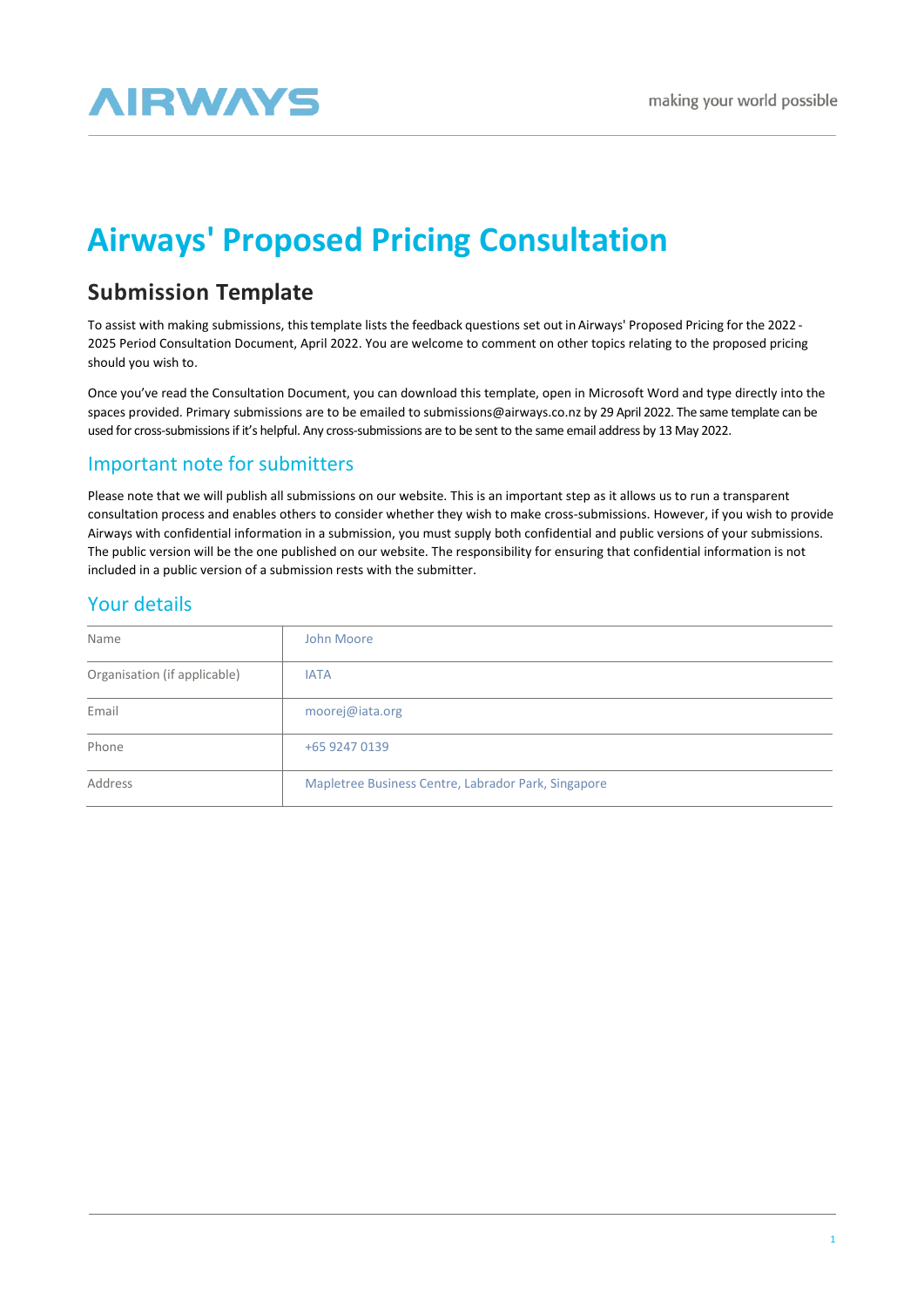

## Consultation feedback questions

## Section: Operating Costs

Q1: Do you agree that Airways' forecast of base operating costs is appropriate in light of the objective of maintaining safe and efficient services?

#### Feedback:

IATA supports efforts to maintain safe and efficient services, however we have the following observations and clarification requests before we can provide final determination for this proposal:

- 5.1Aa states that "pressure has come on staffing levels due to the number of in-flight projects and initiatives, roster resilience to manage COVID-19 and the contingency to move into the new operational facilities".
	- o Are staff that are engaged to run projects taken from operational rosters at ATC salary levels?
	- $\circ$  If project staff are sourced externally, are they contracted only for the term required within the project timeline or hired as fulltime permanent staff?
	- o Can you please provide a more detailed breakdown of the operational costs of staff allocated to project work?
- 5.1Aa also states that Airways has "an aging operational workforce which requires proactive recruitment due to the comprehensive and intensive training pathway to qualification".
	- o Can we expect a lower FTE count once the move into new operational facilities has been completed and there is no longer a 'bow-wave' of operational staff required to run programs such as 'ghosting'?
	- $\circ$  Are baseline ATC FTE numbers expected to increase, decrease or remain stable throughout the pricing period?
	- o As the aging workforce is replaced by new recruits, does this mean a drop in labour costs, and in particular ATC salaries, as the new ATCs will be starting on lower pay bands?
	- $\circ$  Further, it is impossible to assess if the forecast is appropriate given that collective agreements are still under negotiation.

Q2: Recognising that the inflation inputs will be updated with current information at the time of setting final prices, do you agree with Airways' inflationary inputs?

#### Feedback:

There are still too many unknowns in the inflationary inputs to provide agreeance.

• Regarding inflationary uplifts: when will the collective employment agreements with NZALPA and AMEA be finalised? Given that employee wages are a significant component of OPEX which is 70% of cost-base, it is difficult to make a determination on the appropriateness of applying NZIER LCI. More importantly, would inflation normally be included in a collective agreement and therefore it would not be necessary to apply again to that component of the cost-base?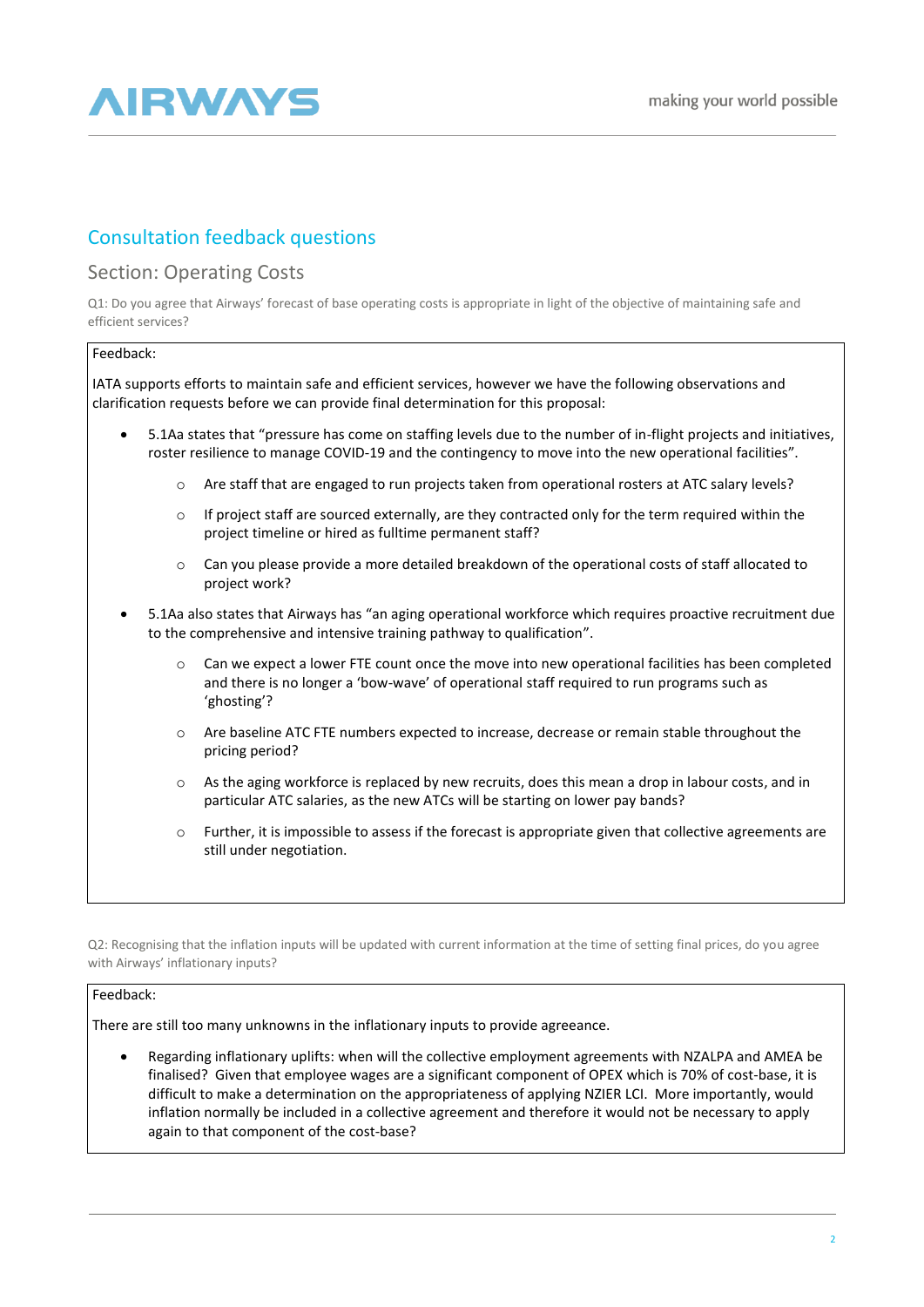

• NZIER's Primary Producers Index (PPI) (inputs) are accepted as appropriate reference for general cost increases (excluding depreciation).

Q3: Recognising that the capital charge inputs will be updated with current information at the time of setting final prices, do you agree with the inputs into Airways' capital charge calculation?

## Feedback:

IATA has the following observations and requests for clarification before we can agree with Airways' capital charge calculation:

- The risk-free rate is currently input as 1.7%, however Figure 7 notes that "this will be updated to reflect the current risk-free rate at the time of setting the final prices. At the time of writing, the NZCC released its latest determination which has a three-year risk-free rate of 1.96%". This is already ¼% higher. Confirm 1.96% will be used or could the rate potentially be higher by time of pricing decision? How will it affect the final capital charge rate?
- Our feedback suggests that gearing should be 19% to be consistent with the NZCC decision on airports. Airways should be ensuring their WACC assumptions are internally consistent and if they are adopting an airport asset beta, they should adopt the gearing profile as well.
- Our feedback suggests that Airways' adoption of their target leverage is inconsistent with NZCC principles. Monopolies should be adopting an efficient gearing set by looking at external comparators to mitigate against Airways having an unintended but consequential potential risk of being incentivized to increase gearing.
- Analysis in 2019 assessed Airways actual gearing at 40%, however WACC at that time appeared inflated by adopting 55% as the ratio.
- Proposed WACC range is set at the 67th percentile which is the same as for setting gas and electricity prices. This is the same as previous pricing periods where it was questioned whether the industry comparisons were appropriate? Feedback is that 50% should be adequate for returning a profit.
- The Market Risk Premium (MRP) is currently set at 7% for previous decisions. Airways estimates that NZCC might revise this to 7.5% in May 2022, however we contend that 7% (as per airports) remains valid.
- The capital charge proposed rate is 7.01%, however we would like to see the final rate based on decisions for current variables.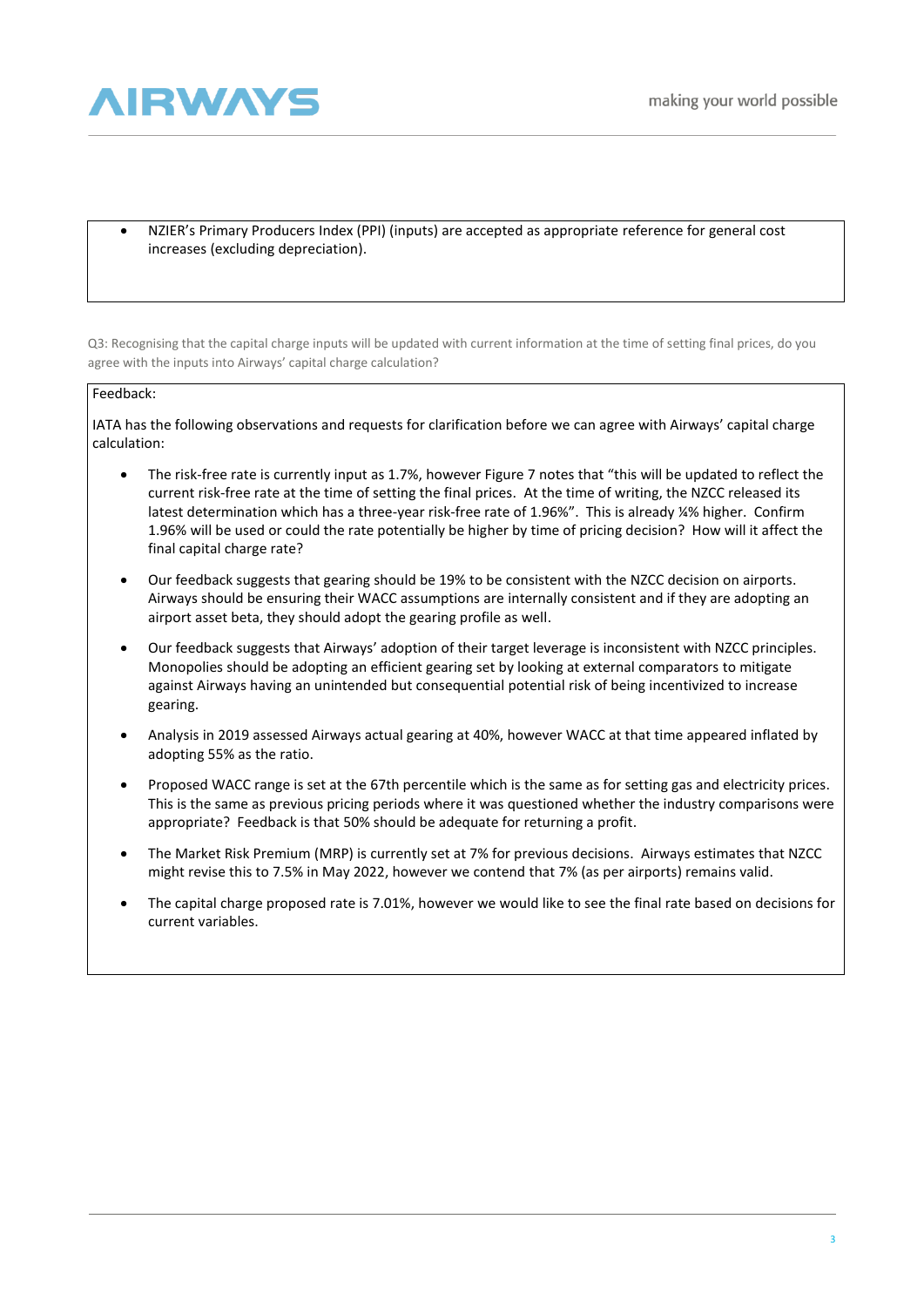

## Section: Proposed capital plan

Q4: Do you agree that Airways' investment programme is appropriate to enhance safety and system resilience, while transitioning to digital services over time?

## Feedback:

IATA has the following observations and requests for clarification before we can agree with Airways' proposed capital plan:

- Regarding the change to treatment of WiP is it possible to see an example calculation using the new capital charge design of a WiP to determine if it results in a higher cost-base addition versus being recognized during development as in previous years?
- New Auckland Tower given the financial impacts of recent years, airline feedback indicates a preference for maintaining the current tower for this pricing period and deferral of the replacement plan.
- Notwithstanding the preceding comment, if the costs shown for Auckland Tower are for replacement, why are they spread over three years when it would be considered a WiP with costs shifted to a time when it has commenced delivering services?
- \$34m over the period for Primary and Secondary radar replacement PSR remains the system of choice for the identification of unknown or unlawful airspace intrusions. This is a national security service and the infrastructure cost should be borne by the State's national security budget, and not by air navigation fees for civil aviation. IATA's global position on PSR is that upgrades or new deployments are not supported as a means to surveil airborne civil aircraft. For this application, SSR, MLAT and ADS-B have vastly superseded this technology. Therefore, user charges associated with future upgrades or new PSR installations should be removed.
- \$6.3m for drone management this is a State cost that should be recovered through the UAS users and removed from the cost-base of ANS charges.
- IATA has no objection to Airways' divestment of airfield power and lighting assets costs to Auckland Airport.
- Re en-route DVOR replacement- IATA supports the transition to GNSS as the primary means of navigation and recommends minimum reliance on VOR as contingency for GNSS. While maintenance of existing installations is supported where they are agreed by Airspace Users as still being required, IATA doesn't support deployment of new VORs and encourages Airways to continue to plan and publish a rationalization plan of unnecessary VORs under an agreed timeline. If other Airspace Users (e.g. the military) require a more extensive network of terrestrial navaids due to fleet equipage limitations or other factors, these should be funded separately by the relevant user or the State
- Key projects include "replacement of the Aeronautical Information System (AIM) required on aircraft flight decks and for air traffic control" – can Airways provide more detail on the elements of this project and related procurements or development of systems?
- 5.1Ac states that "Several end-of-life property and navigational assets will also be decommissioned" can Airways list these assets and identify where / when their removal will be from the cost-base?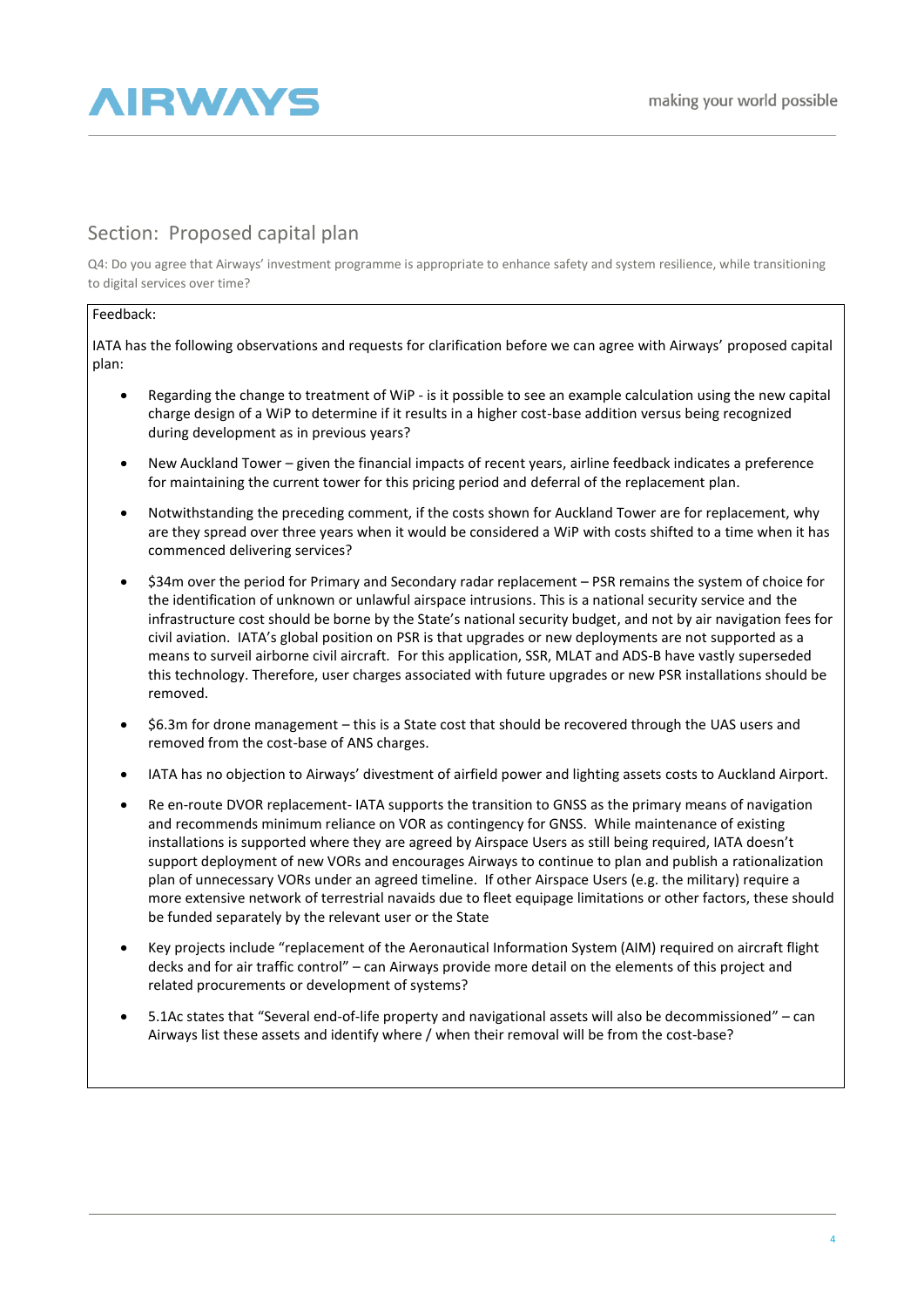

## Section: Assumed industry recovery

Q5: Do you consider the position taken for domestic recovery is reasonable? Are there other material factors that should be taken into account that may influence the domestic volume forecast?

#### Feedback:

- IATA does not object to Airways' forecast for domestic recovery as it appears reflective of the periodic recoveries that occurred earlier during the COVID period following the relaxation of restrictions.
- Given the rapid growth expected in domestic and international traffic in the post-COVID-19 recovery, we suggest that there should be another forecast six months into the first year of the new pricing period to support re-assessment of rates, similar to the annual review for risk-sharing.

Q6: Do you consider the position taken for Trans-Tasman recovery is reasonable? Are there other material factors that should be taken into account that may influence the Trans-Tasman volume forecast?

#### Feedback:

- IATA does not object to Airways' forecast for Trans-Tasman recovery as it appears reflective of the periodic recoveries that occurred earlier during the COVID period following the relaxation of restrictions.
- Given the rapid growth expected in domestic and international traffic in the post-COVID-19 recovery, we suggest that there should be another forecast six months into the first year of the new pricing period to support re-assessment of rates similar to the annual review for risk-sharing.

Q7: Do you consider the position taken for other international recovery is reasonable? Are there other material factors that should be taken into account that may influence the other international volume forecast?

#### Feedback:

- Airways' forecast for recovery of international travel is consistent with IATA's latest passenger forecast for international traffic recovery for New Zealand.
- IATA maintains regular reviews of passenger forecasts given the ongoing risks posed by future possible mutations of COVID and related government reactions.
- Given the rapid growth expected in domestic and international traffic in the post-COVID-19 recovery, we suggest that there should be another forecast six months into the first year of the new pricing period to support re-assessment of rates, similar to the annual reviews for risk-sharing.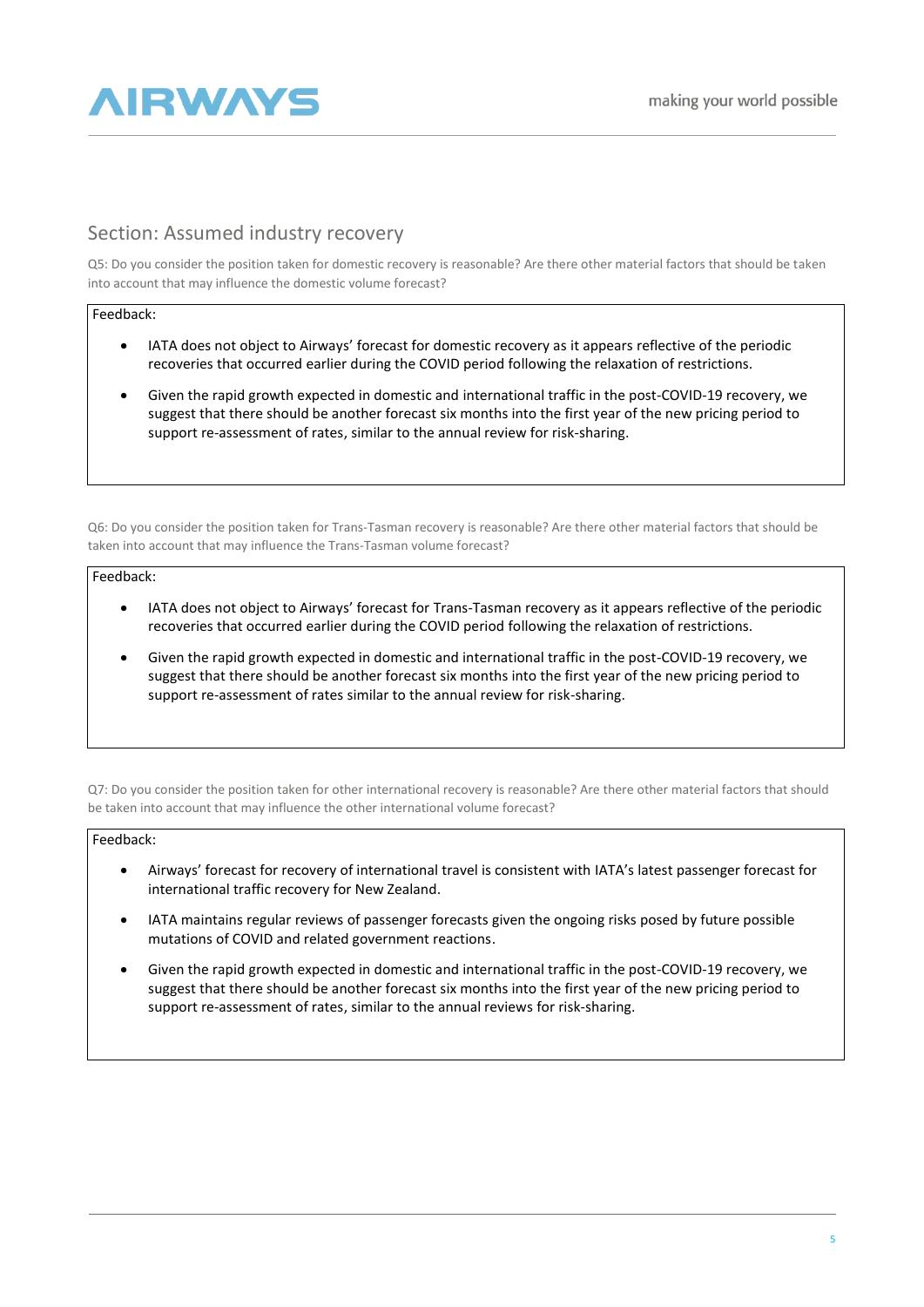

## Section: Proposed prices for FY23-FY25

Q8: Do you agree that Airways' proposed increase is necessary and appropriate to maintain safe and efficient services at lower volume levels?

#### Feedback:

IATA acknowledges the welcome support provided by the New Zealand Government to the aviation sector, including Airways New Zealand, during the COVID-19 crisis.

In terms of sector performance in the post-COVID period, there does not appear to be any viable way to ensure timely recovery without continued government funding. Increasing ANS charges before airlines can re-establish scheduled flights potentially creates an endless loop that results in slower recovery of traffic numbers and therefore less ANS revenue. Governments can help sustain recovery by meeting the gap in revenue required to deliver services until volumes of movements are sufficient and stable, and levels of revenue reach break-even points (full costrecovery).

The ongoing need for government support depends on the speed of growth during the recovery period. To drive growth ANSPs should consider reducing current charges in order to stimulate flight numbers, which are the revenue driver. In terms of elasticity of demand, a combination of lower charge rates with higher numbers of flights would increase ANSP revenue more rapidly. Alternatively, maintaining or increasing charges will potentially result in slower growth in flights as airlines maintain strict cost containment strategies.

If a reduction is offered, a gradual return to a new cost-recovery level could be accommodated through the same theory as a 'step-climb' in ATC (i.e. where an aircraft is only cleared to a level beneath another aircraft once the higher flight has already passed a higher safe flight level). In the charges case, this would mean linking incremental increases in charges rates to traffic levels first passing growth milestones, e.g.: for a 50% discount, a 5% increase in charges could apply each time movements have increased by another 10%. This way increases are tied to real increases in traffic as opposed to being applied at arbitrary time periods. Even without a charges discount, any proposed introduction of increases should consider a similar approach.

Q9: Recognising that the inflation inputs will be updated with current information at the time of setting final prices, do you agree with the inflationary inputs used to uplift GA prices?

### Feedback:

IATA has no objections to the inflationary inputs used to uplift GA prices.

Q10: Do you agree with the proposed changes to Milford prices?

Feedback:

IATA has no objections to the proposed changes to Milford prices.